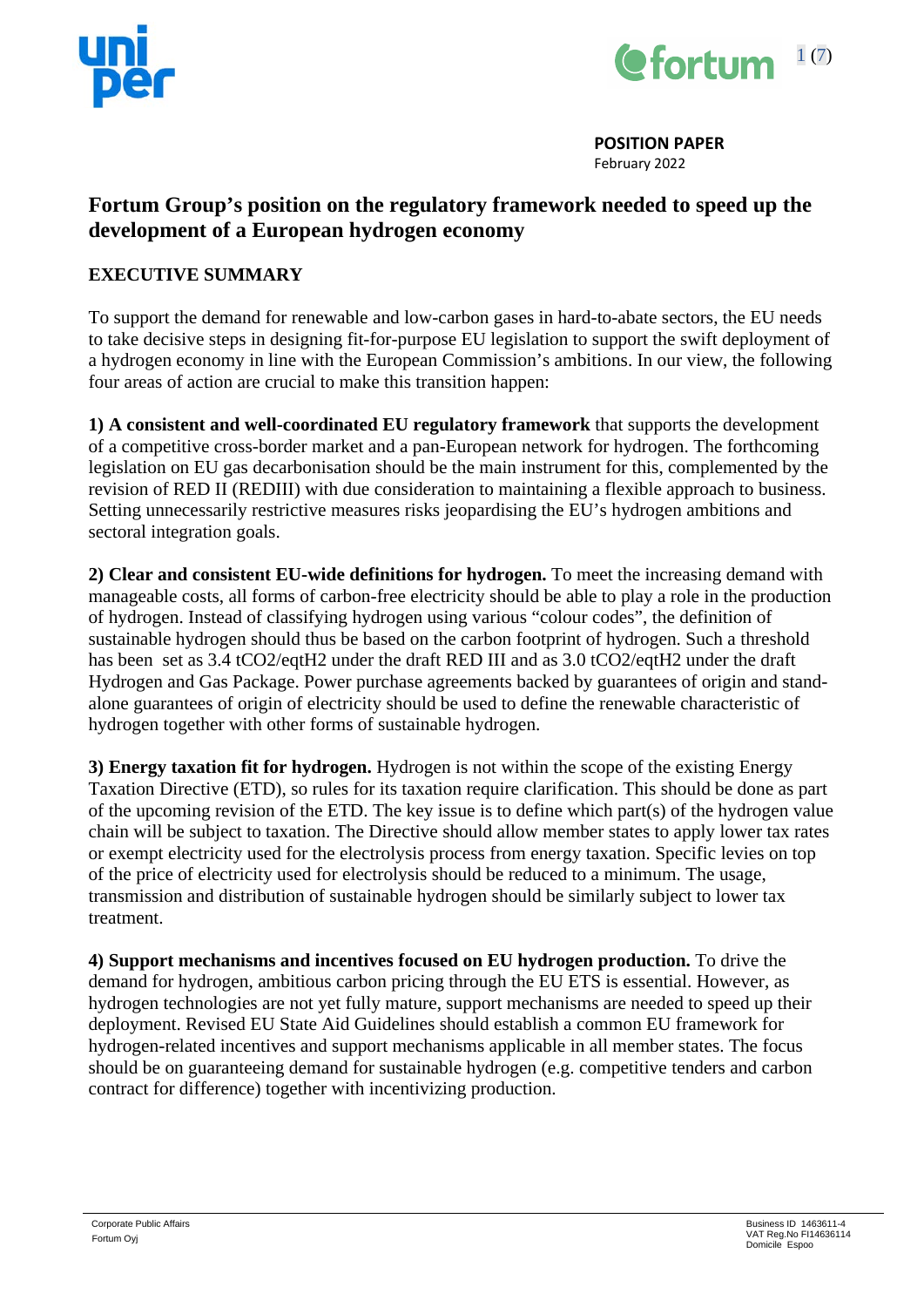



February 2022

### **DETAILED COMMENTS**

### **Hydrogen is an essential enabler of the decarbonisation of the EU economy**

To become climate neutral by 2050, Europe needs to transform its energy system, which accounts for 75% of the EU's greenhouse gas emissions. At Fortum and Uniper, we believe that hydrogen will play an essential role in this transformation.

In the energy sector, the gradual substitution of natural gas and other fossil fuels with hydrogen or hydrogen-derived fuels is important, especially in Continental Europe where gas and coal are still widely used in energy production. Substantial volumes of hydrogen will be needed in various enduse sectors, especially to decarbonise many industrial processes (e.g. the production of steel, chemicals, ammonia, and fertilisers), as well as heavy transport, and, in certain countries, also residential and commercial heating.

Hydrogen enables sector coupling, which substantially lowers the overall economic cost of decarbonisation. Hydrogen complements electricity in three main ways: firstly, hydrogen can provide TWh-scale seasonal storage capability for which electrical batteries are not suitable. Secondly, hydrogen has the potential to help the transmission of energy across Europe in the medium/long term<sup>[1](#page-1-0)</sup>, the importance of which is continuously growing with the higher penetration of intermittent power generation and the persisting electricity grid bottlenecks. Thirdly, hydrogen is an ideal fuel for providing the still-crucial flexibility in a fully decarbonised electricity system dominated by intermittent renewables.

The EU Hydrogen Strategy and the EU Strategy for Energy System Integration highlight the need for integrating various energy-producing and energy-consuming sectors, as well as for coordinating the planning and operation of energy systems. Hydrogen is thus rightly perceived as one of the key enablers in achieving the goal set by the Energy System Integration Strategy. With this position paper Fortum and Uniper would like to share their views on the regulatory framework needed to make the hydrogen economy a reality in Europe.

A consistent and well-coordinated EU regulatory framework for hydrogen is required To support the demand in renewable and low-carbon gases in hard-to-abate sectors, the EU needs to take decisive steps in designing fit-for-purpose EU legislation. We highlight the importance of establishing a coherent EU framework for its development, instead of a patchwork of different, and potentially even overlapping, legal instruments. The legislative proposals on EU gas decarbonisation should be the main instruments for laying the basis for an EU-wide hydrogen economy complemented by the revision of RED II with due consideration to maintaining a flexible

<span id="page-1-0"></span><sup>&</sup>lt;sup>1</sup> The synergy provided to the transmission grid will not be reached until the medium/long term, so Fortum and Uniper would like to underline the need to continuously step up efforts in reinforcing the Nordic grid to avoid situations like the one experienced in Sweden in the SE2 and SE3 price zones in June 2020, which resulted in a significant reduction in transmission capacity.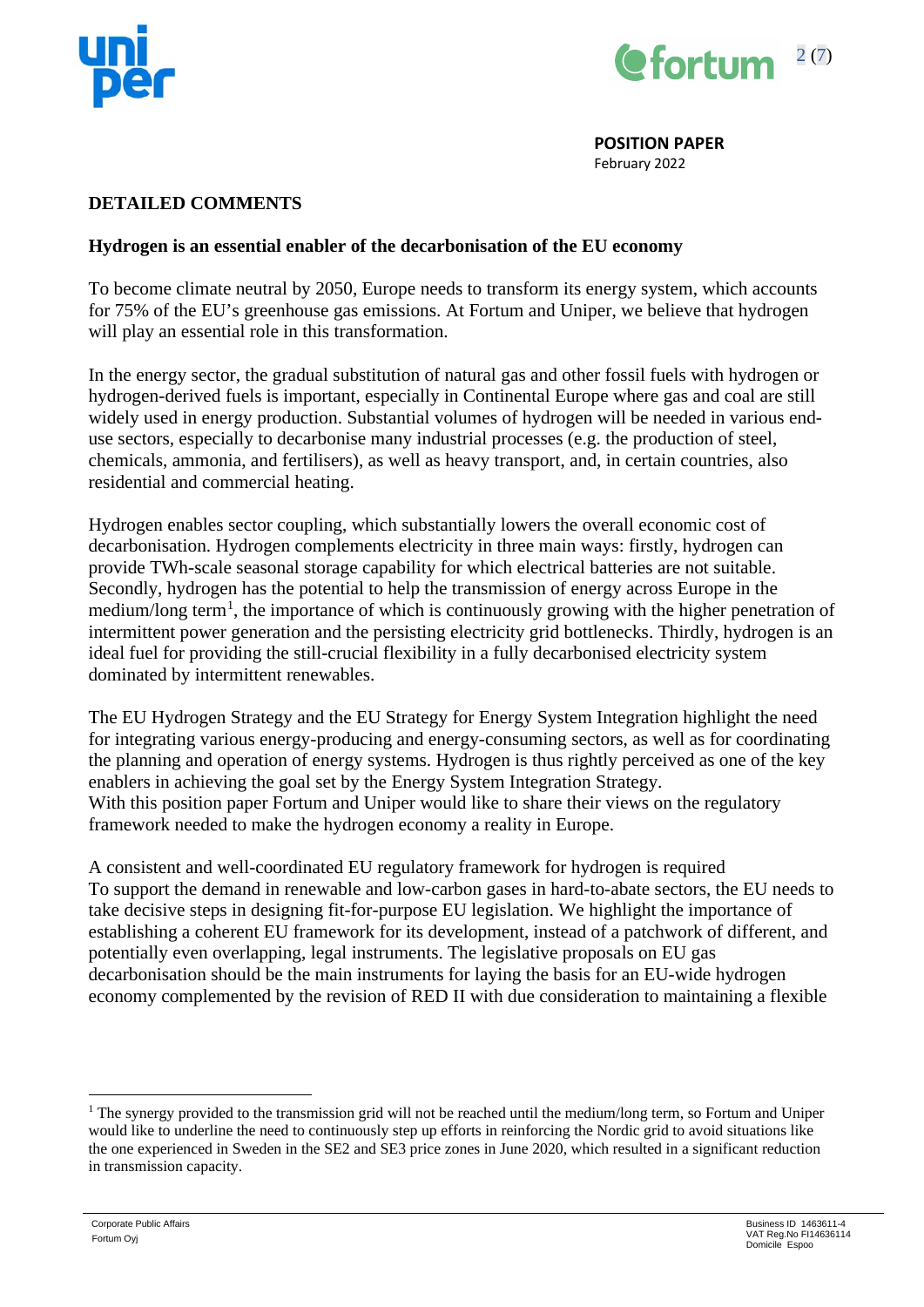



February 2022

approach to business solutions<sup>[2](#page-2-0)</sup>. We recommend adopting a clear EU-wide definition for sustainable forms of hydrogen with a reference to a relevant CO2 threshold, and we see the proposals made under the draft RED III and Hydrogen and Gas Package as a positive step. The tracking system to guide the CO2 threshold should be aligned with the principles and functioning of electricity markets. Building hydrogen installations on the same site as an electricity production unit to be directly powered by it should remain a business option. However, having rules equivalent to direct connection as the only way of certifying hydrogen would be too narrow, putting the EU's overall hydrogen development ambitions in this area at risk.

Instead, power purchase agreements (PPA) backed by guarantees of origin (GoO) for electricity and stand-alone GoO should be used to define the renewable characteristic of hydrogen together with other forms of sustainable hydrogen.

Hydrogen should receive equal treatment when considering the multiplier effect in relation to other energy sources. Currently, direct electricity charging qualifies for four times the renewables target in the transport sector. The same should apply to hydrogen use.

Competitive cross-border hydrogen market and a pan-European hydrogen network are needed We support the development of an open, competitive, and liquid cross-border market for hydrogen with development of "hydrogen valleys" right from the beginning. Our preference is to start by locating hydrogen projects at the industrial consumer sites first; the issue of network and transporting hydrogen over long distances would come only thereafter. Similarly, we support the planning and development of a pan-European hydrogen network that largely seeks to retrofit the existing gas infrastructure and follow its regulatory principles.

Investments in and operation of hydrogen production and storage assets should be based on market requirements and, hence, they should be owned and operated by market players. We call for the strict implementation of the unbundling principles and the prohibition of even limited derogations, because allowing regulated system operators to participate in the commercial business could result in overall higher system costs and would likely delay and distort pan-European competition on hydrogen projects.

# **All carbon-free electricity is needed in the hydrogen supply**

We believe that hydrogen production based on electrolysis powered by fully carbon-free electricity will eventually be the main technology. However, low-carbon hydrogen will be a necessary solution in the interim, based on the understanding that there will not be enough green hydrogen available until 2050.

It is therefore crucial to ensure that all carbon dioxide-free electricity, both from new build and existing power plants, can contribute to the production of sustainable hydrogen and not

<span id="page-2-0"></span><sup>2</sup> Imposing requirements such as producing RES-based hydrogen only from new build RES and showing evidence of a matched consumption with RES production every 15 minutes places onerous obligations on businesses. Whilst motivated for accounting purposes, such rules are likely to severely hit investment efforts and thus jeopardise the EU's hydrogen ambitions.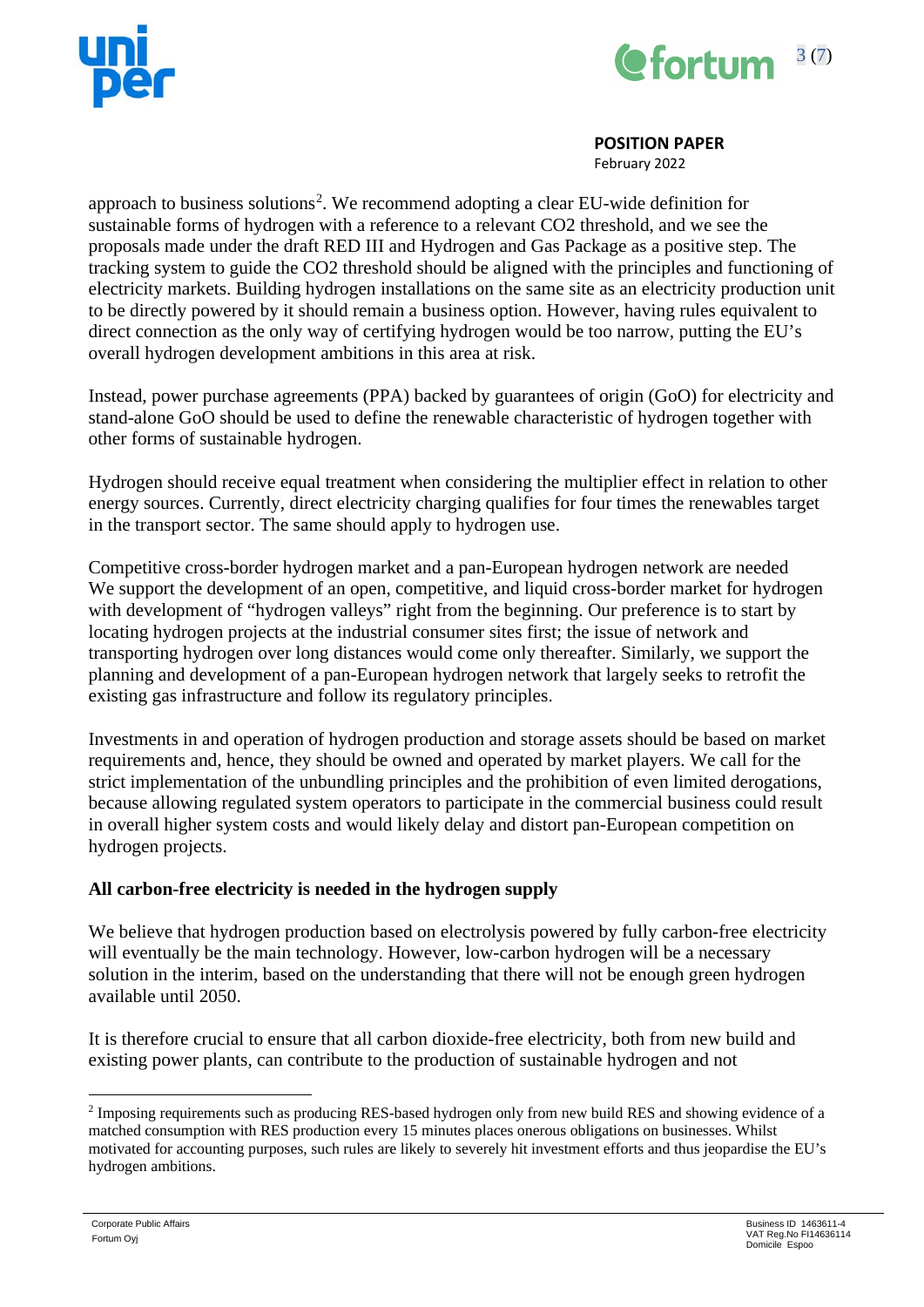



February 2022

unnecessarily leave out business models and options to produce sustainable hydrogen costefficiently.

In our view, the development of a hydrogen market should be based on the carbon footprint of hydrogen (CO2-emission threshold) and EU-wide certification, instead of categorising hydrogen into various "colour codes". Complementarity of technologies is key to ensuring that hydrogen production will meet the increasing demand with manageable costs.

Furthermore, sector coupling also requires that the entire energy system should operate as a whole to allow the use of electrolysers most flexibly; restrictions such as temporal or geographical requirements to produce hydrogen would hamper this objective. Advancing sector coupling requires that the flexibilities embedded in different assets are allowed in the market – for example, by allowing electrolysers to run at high load factors when renewable electricity is plentiful in the market, without requiring a correlation between it and any particular generation asset.

The additionality<sup>[3](#page-3-0)</sup> approach may enter in conflict with EU stated objective of sector integration and the goal of attaining a high-level of operability across cross-cutting sectors whilst unduly limiting in time and volume the potential for EU domestic hydrogen production. Thus, we are concerned with the proposed extension of the additionality principle under the draft RED III to all end-uses of hydrogen. The principle should be reviewed in the light of the EU climate-neutrality goal. The EU legislation on hydrogen should not prescribe or exclude any business models needed to achieve this goal. Obligations to develop renewables should generally be placed on Member States rather than on a project-by-project basis for individual businesses. We consider it as central to assess the provisions foreseen in the Delegated Act on RFNBOs under the RED II and conduct an impact assessment to inform the risks of an extension of the criteria to further sectors.

# **Hydrogen transmission infrastructure and storage are key prerequisites**

An important prerequisite for the development of a liquid hydrogen market is an adequate transmission infrastructure to allow the transportation of hydrogen from production sites to places of consumption. Germany, which is one of the biggest hydrogen consumers in Europe, has announced that they need to import hydrogen to meet their demand; the estimated need for hydrogen imports is over 76 TWh in 2030. Finland and other Nordic countries have a large potential to produce clean hydrogen and transport it to Central Europe, and therefore a transmission network from the Nordics could be an off-taker providing flexibility to the market. Hydrogen produced in the Nordics is cost competitive, thanks to the very competitive onshore wind production.

<span id="page-3-0"></span><sup>&</sup>lt;sup>3</sup> Additionality is a principle embedded in RED II in relation to the RES consumption share in transport to ensure that this consumption results in additional RES-E generation that would not have occurred otherwise between the consumer and other actors in the electricity market. This electricity consumption in transport should only be accounted with higher than average RES shares if, and to the extent that, the respective consumption increases the overall RES-E generation. It derives from this a number of accompanying measures such as a multiplier, the principle of not giving any support to these additional RES plants, and a temporal and geographical correlation between the electricity production unit and the fuel production in the case of transport fuels of non-biological origin.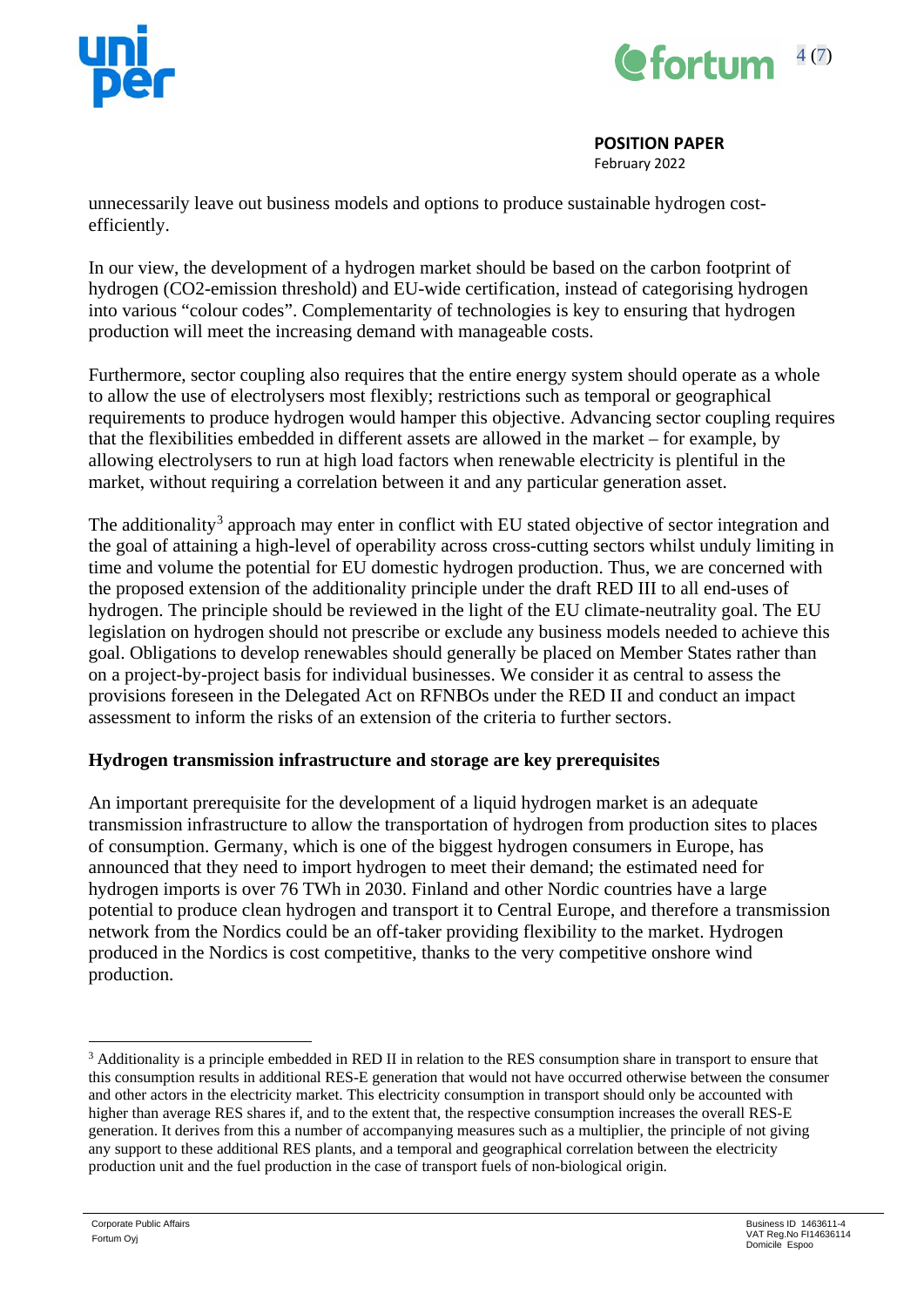



February 2022

Simultaneously, there is also a need for appropriate hydrogen storage facilities, operated based on market principles and handled by market parties. The existence of storage is a prerequisite for the emergence of a true European hydrogen system that is able to serve different types of consumers and producers. Moreover, seasonal storage is also key to ensuring the integration of more RES in the system while ensuring security of supply.

In addition, infrastructure must be developed also on the end-user side, including refuelling stations, hydrogen-ready appliances, hydrogen turbines, and especially new applications in industrial sectors.

## **Policy measures should focus on incentivising EU hydrogen production while in general supporting the development of a global market for hydrogen**

The EU Hydrogen Strategy includes a call for direct electrolyser investments of up to 40 GW in the EU's eastern and southern neighbourhoods, including Ukraine and countries in North Africa. We believe that a European hydrogen economy should be based on unrestricted market-based trading of sustainable hydrogen and derived products across the globe and imports and exports be allowed based on commonly agreed standards. However, to facilitate its offtake, EU policy measures should also focus on matching EU demand with sustainable domestic hydrogen production with due regard to performance in terms of cost-efficiency and reduced GHG emissions. In this respect, specific attention should be paid to the volumes of sustainable hydrogen that can be produced domestically in the EU, provided well-designed policies and incentives are in place. For example, the Nordics with vast untapped onshore wind resources and existing decarbonised power generation hold great potential for the production of most competitive electrolytic hydrogen.

For these reasons, while we fully support the development of international trade and cooperation especially with neighbouring regions which are important for reaching Europe's H2 targets, we believe that EU policy measures and public support should be predominantly directed at deployment that takes place within the EU.

### **Rules for the taxation of hydrogen need to be developed**

A predictable tax environment is essential for the development of hydrogen technologies. A key issue is to define which part(s) of the hydrogen value chain should be subject to taxation. Double taxation must be avoided. In order to accelerate hydrogen development, taxes, grid fees, and levies on electricity used for electrolysis should be reduced to a minimum in the beginning.

Even after hydrogen is included in the scope of the Energy Taxation Directive, member states should have the option to apply a lower tax rate or exempt the consumption of CO2-free electricity in production and storing of hydrogen from energy taxation. Similarly, on the demand side, it is crucial that the use, transmission, and distribution of renewable and low-carbon hydrogen are exempted from energy taxation or at least taxed at a lower rate. This would give industries and other sectors a clear incentive to decarbonise their processes.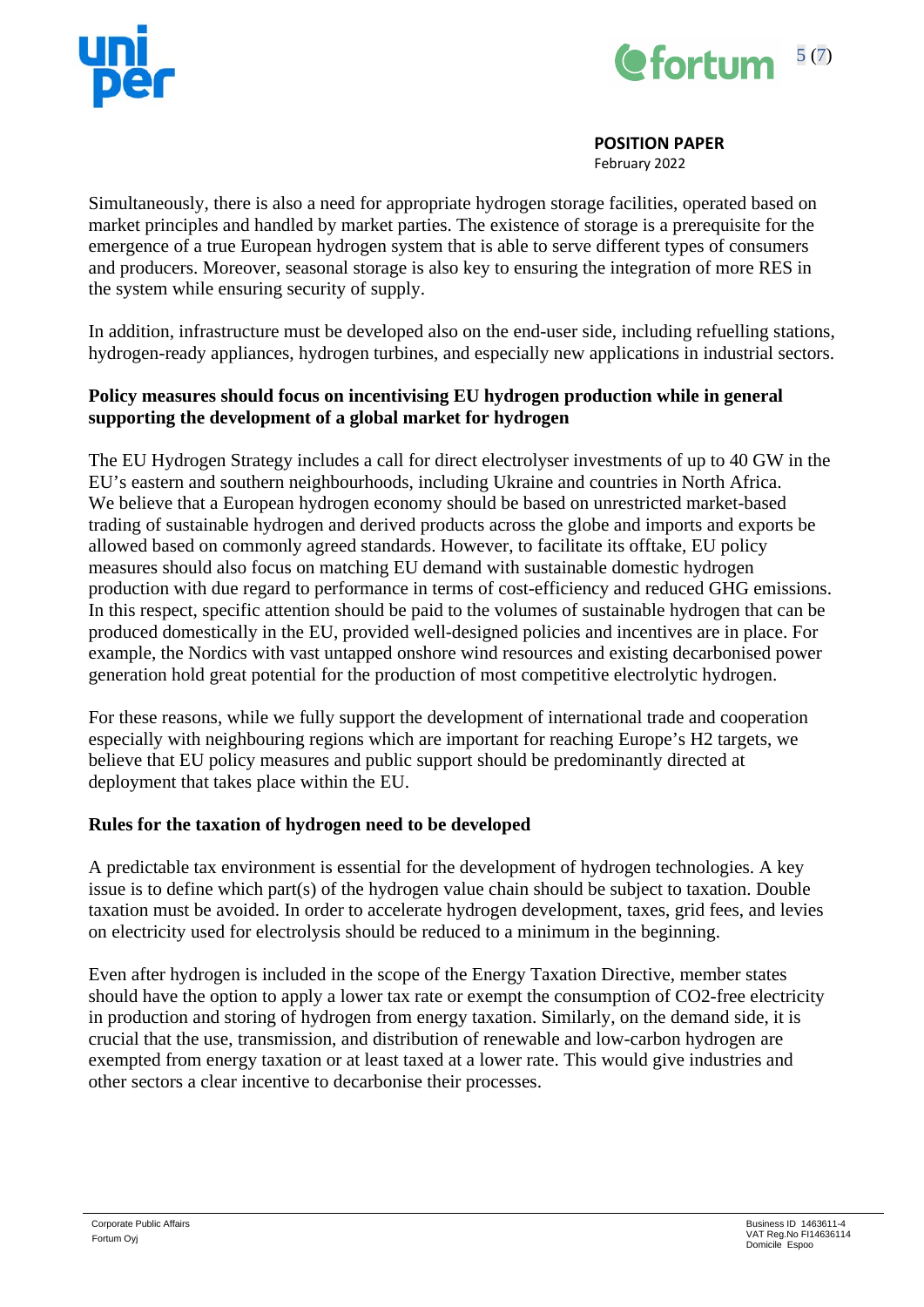



February 2022

### **State Aid Guidelines should define incentives and support for hydrogen**

Hydrogen technologies are not yet fully mature and commercial, so incentives and subsidy mechanisms are needed to speed up their deployment: for bridging the production costs of carbonintense and carbon-free hydrogen, as well as for consumption of carbon-free hydrogen in lieu of conventional, fossil alternatives, e.g. in mobility and industrial applications.

Therefore, hydrogen development needs to be taken into account in the revision of the State Aid Guidelines. The revised Guidelines should establish a common EU framework for hydrogen-related incentives and support mechanisms applicable in all member states. This framework should take into account technology-neutrality and unbundling rules. Aid covering in particular operating costs should be given specific attention, as this is where the main cost gap remains.

In addition, it is important to design subsidy mechanisms dynamically to ensure a fair balance between investment security for the investor and the lowest possible public costs.

## **EU ETS is an important driver for increasing hydrogen demand**

Together with taxation and certification, strong carbon pricing based on an enforced and extended EU Emission Trading System, is an important driver for creating demand for sustainable hydrogen. A large part of the potential end-use sectors for hydrogen are already under the EU ETS.

We support the European Commission's proposal to extend the EU ETS to new sectors, like heating of buildings and road and maritime transport. We support a two-step approach for the extension: 1) establishing a stand-alone transitional trading system for the new sectors, and 2) after a trial period, a possible full integration into the ETS. This way, the new sectors would not disrupt and undermine the stability of the current ETS, even if their costs of emission abatement differ significantly from the ones in the existing ETS. Transitional arrangements would also allow for gradually setting up the required regulatory framework and administrative capacity.

In addition to a strong ETS, financial support for starting the hydrogen economy is needed. This support should especially aim at creating demand for sustainable hydrogen by competitive tenders, such as two-way Carbon Contracts for Difference (CCfD)<sup>[4](#page-5-0)</sup>. CCfDs ensure that climate-friendly technologies can compete with conventional technologies. Especially for industrial sectors that compete globally, the competitiveness aspect needs to be taken seriously.

### **Nordic cooperation in hydrogen development will be important**

In addition to Finland, also Denmark, Sweden and Norway are in the process of developing their national hydrogen strategies. While hydrogen development is at different levels, the Nordic countries, in general, are behind Continental Europe. A joint Nordic hydrogen strategy with a joint

<span id="page-5-0"></span><sup>4</sup> Carbon Contracts for Difference (CCfD) are a support instrument aimed at transitioning industrial assets towards climate neutrality by covering the difference between the price of emissions allowances (EUAs) and the contract price. In other words, it is a form of support that rewards CO2 emission reductions above the current price levels in the EU ETS and in doing so guarantees a carbon price for the project.